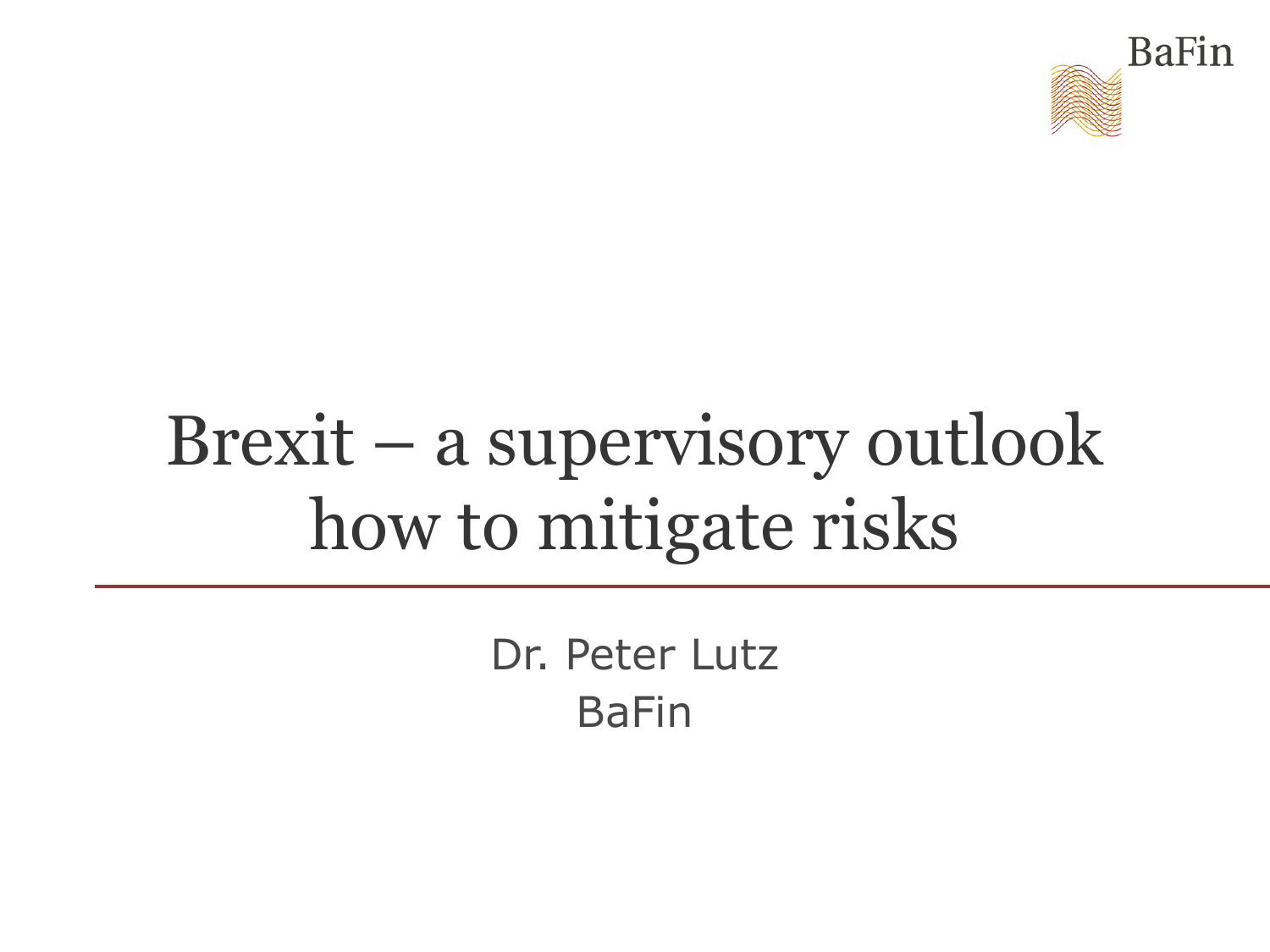# Brexit – potential cliff effects



(non-exhaustive enumeration)

### **Financial Market Infrastructure**

(Securities settlement systems; Central counterparties (CCP))

### **Contract continuity**

derivative contracts … insurance contracts

### **Equivalence**

…financial regulation … data protection …risk weighting …cover funds for mortgage Pfandbriefe …

#### **Market access**

insurer, mutual funds, payment services, banks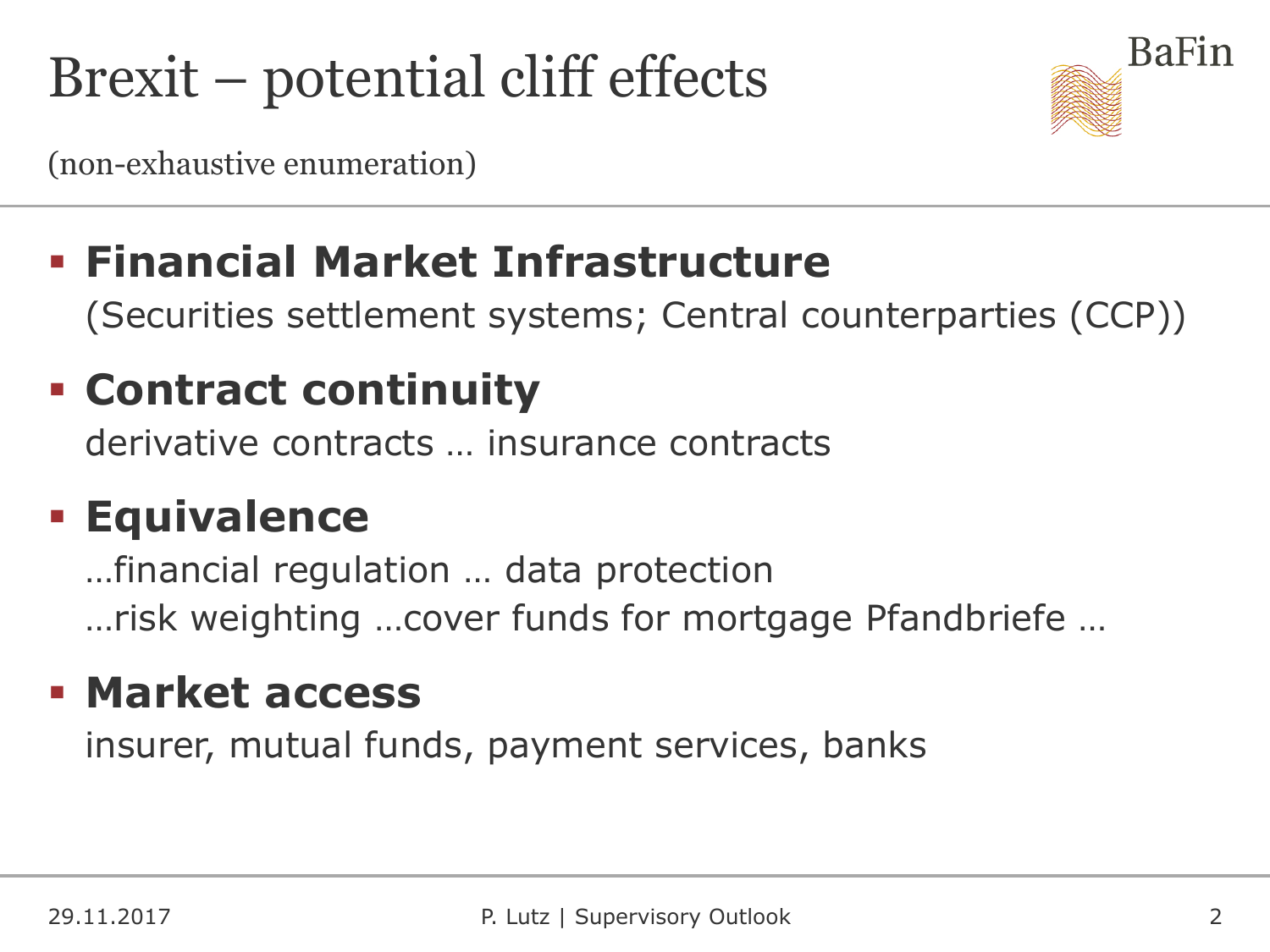## 3 key questions…



- **How can we avoid arbitrage?**
- **How can banks/competent authority achieve** finalization of approval processes in time?
- What are the operating models / governance arrangements we want to be in place in which time?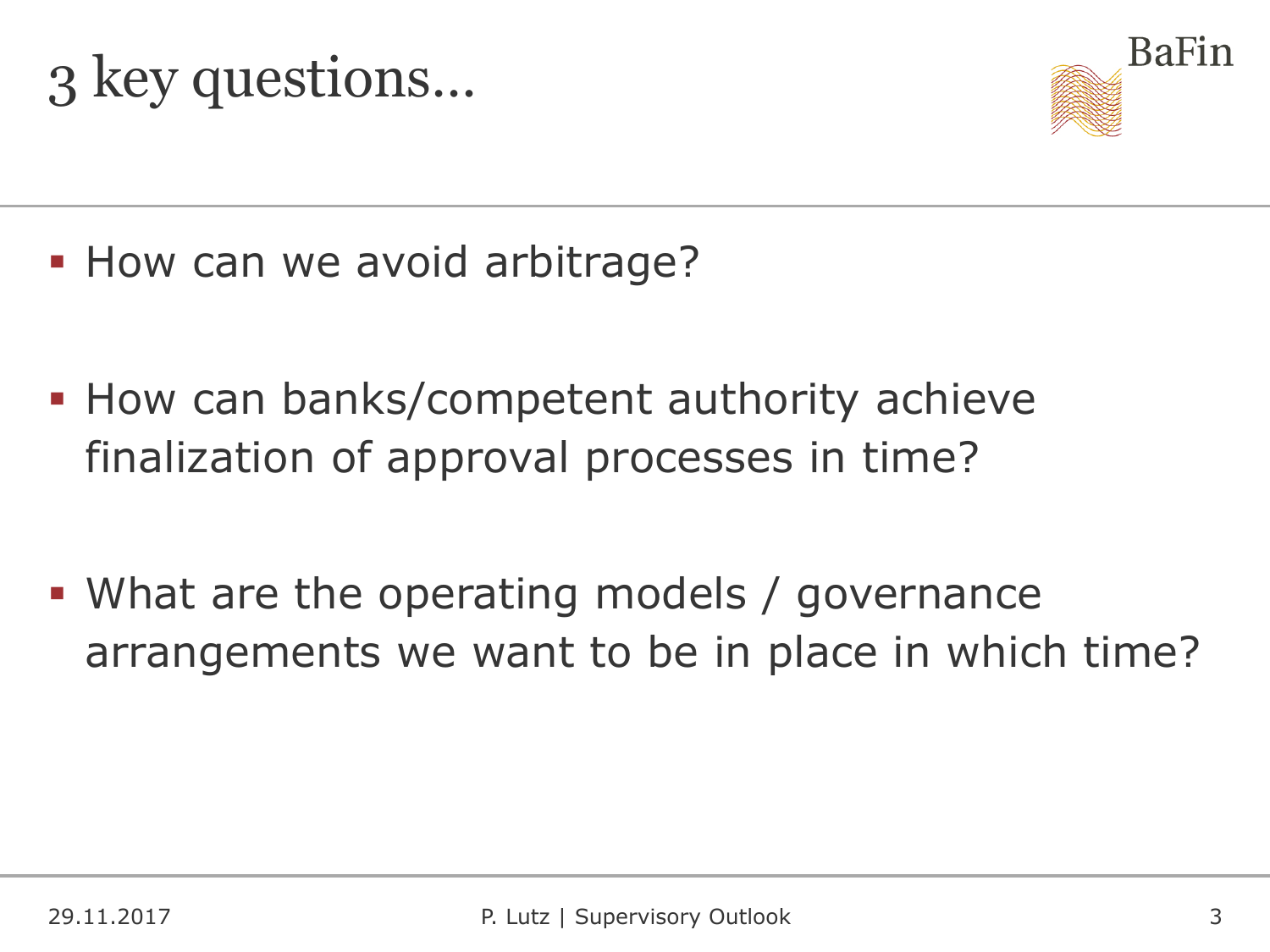### Authorisation is an SSM common procedure



Quasi-licensing if change of business model / scope

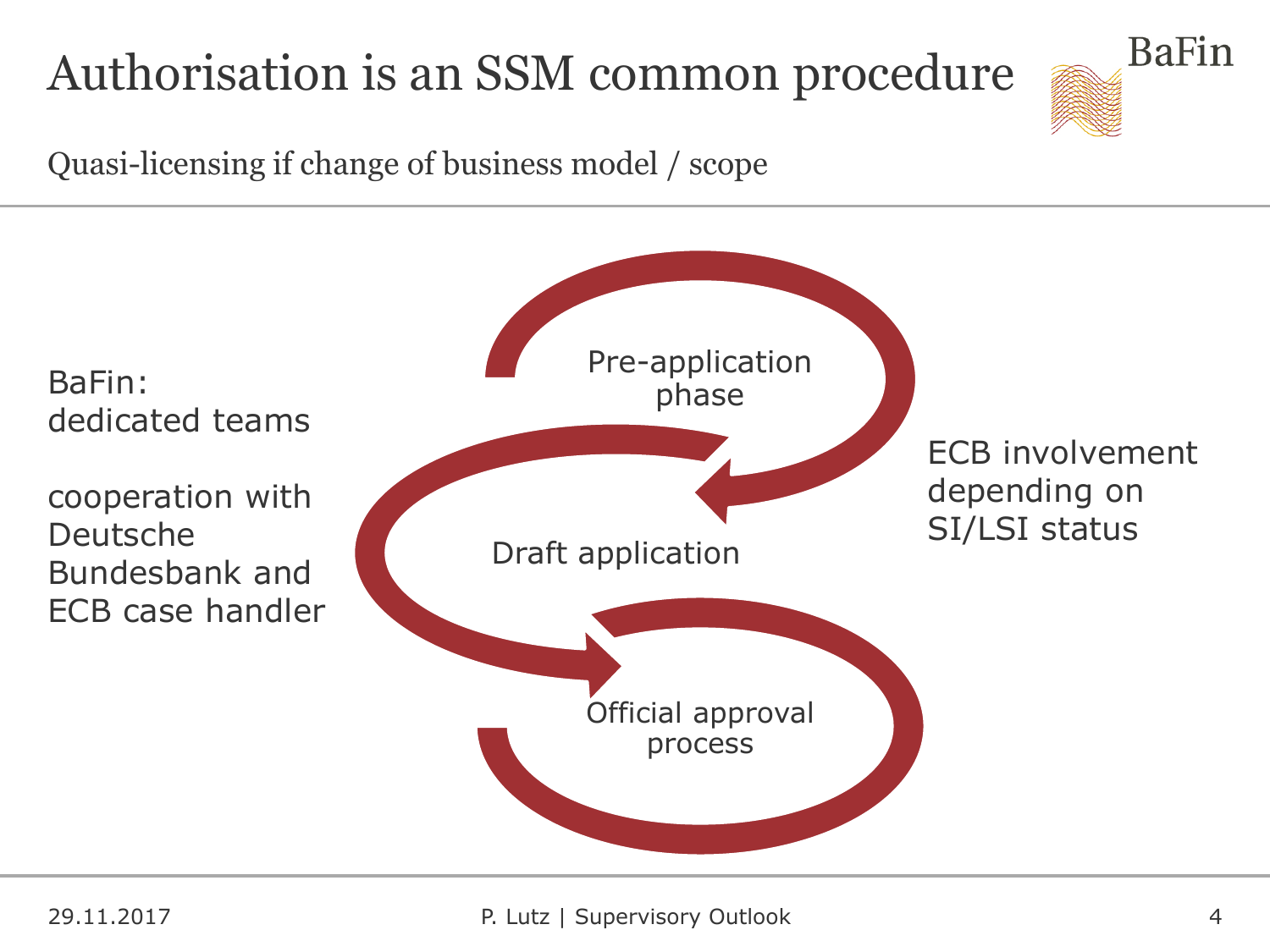# Operating model

Frequent issues of discussion

#### No letterbox

- Adequate management & control functions
- staffing

#### Booking model

- Remote booking
- Intragroup back-to-back hedging
- Split hedging

#### Dual hatting

- Cross border
- Domestic

#### 3rd country branch in UK

- Passporting back to EU 27?
- Providing service functions

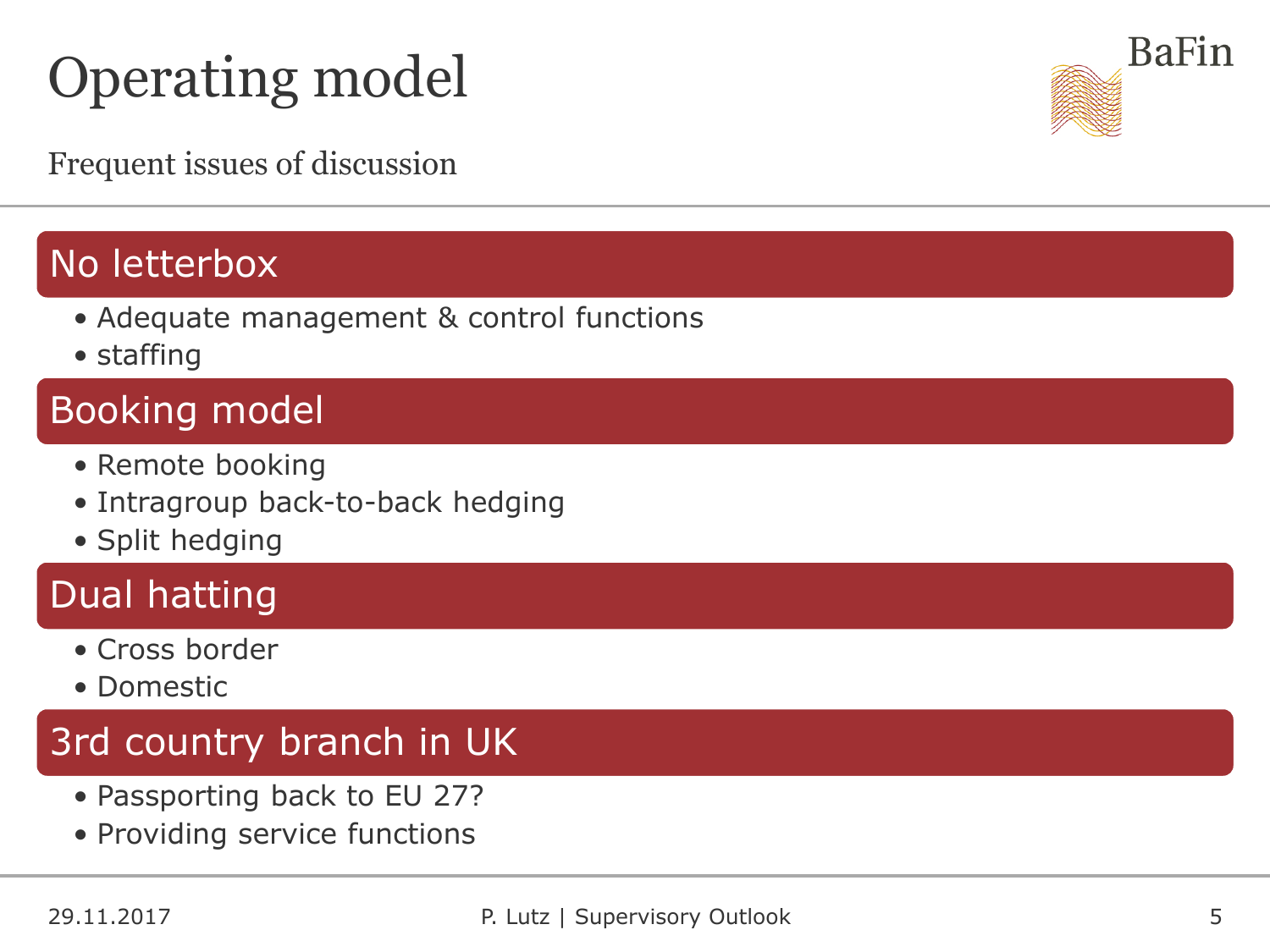